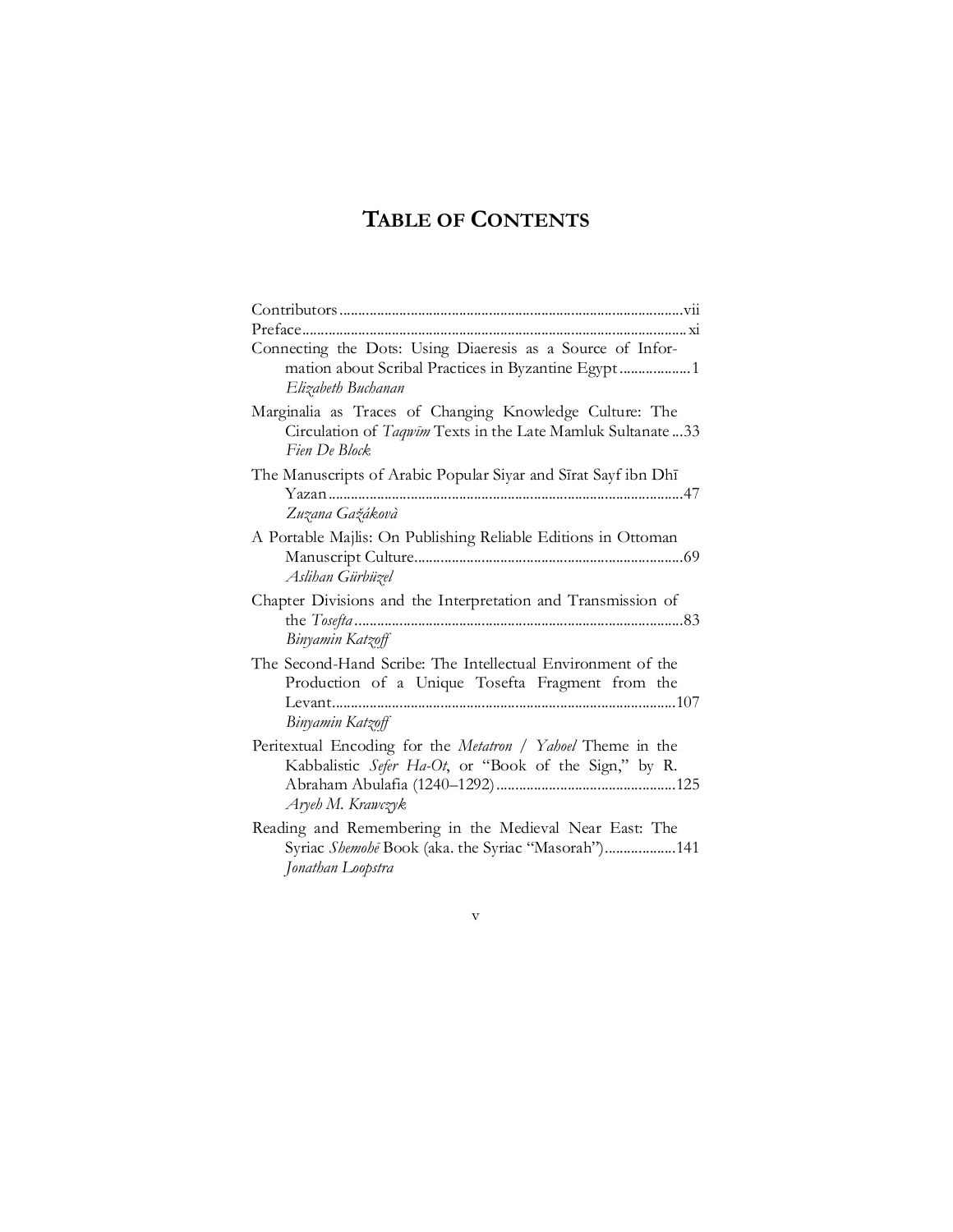| Annotations in the Earliest Medieval Hebrew Bible Manu-                                |
|----------------------------------------------------------------------------------------|
| Elvira Martín-Contreras                                                                |
| An Illuminating Scribe: The 'Arza-dasht of Ja'far Bāysunghurī<br>Shiva Mihan           |
| Annotation Practices in a Syriac Exegetical Collection (MS Vat.<br><b>Marion Pragt</b> |
| Scribes and the Book of Revelation in Eastern New Testa-<br>T. C. Schmidt              |
| Szilvia Sövegjártó                                                                     |
| Can Manuscript Headings Prove that there were Arabic<br>Robert Turnbull                |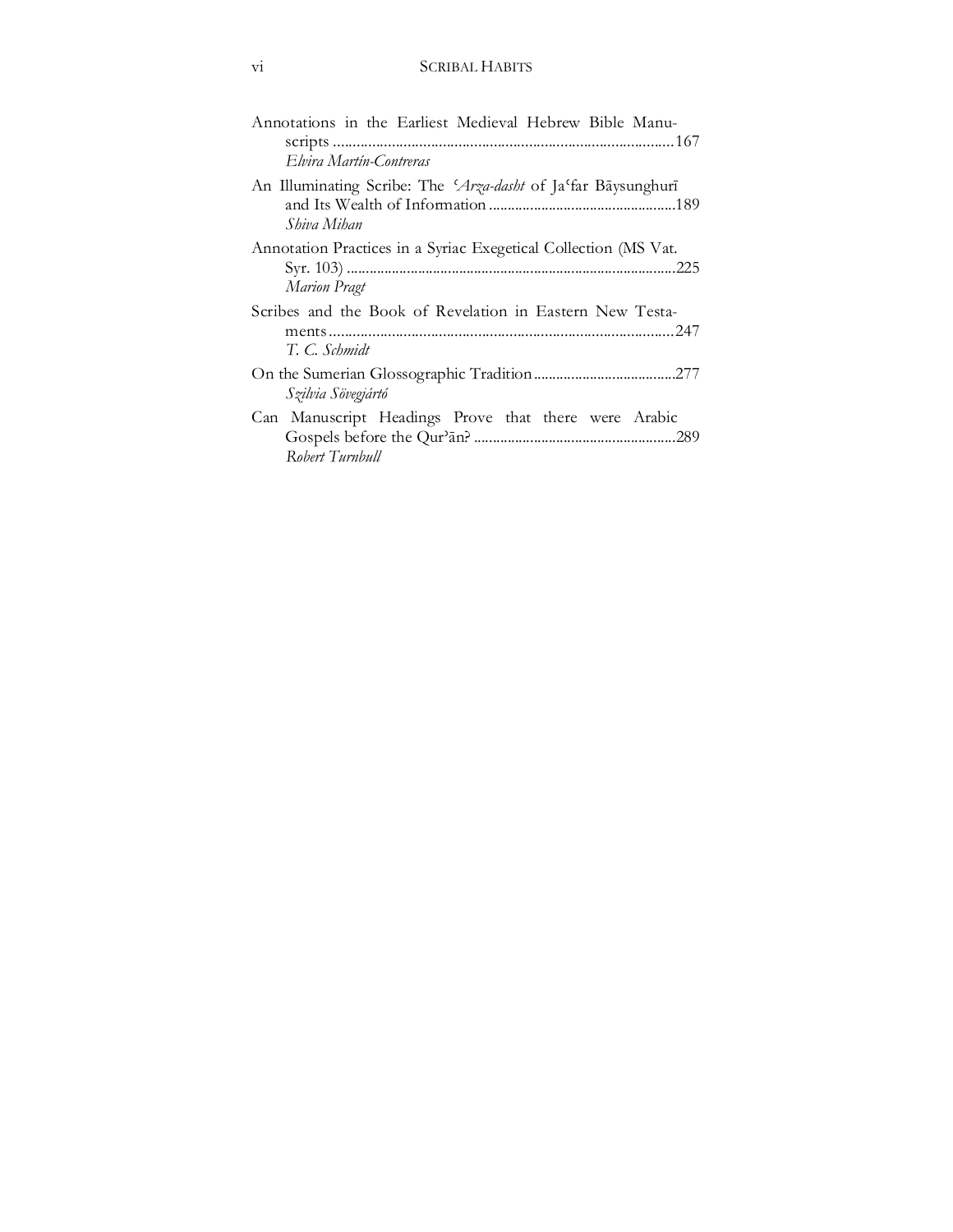### **CONTRIBUTORS**

**Elizabeth F. Buchanan** received her D.Phil. from the University of Oxford, United Kingdom, in 2015, with a thesis entitled *Debt in Late Antique Egypt, 400-700 CE – Approaches to a Time in Transition*, which she is currently preparing for publication. She has been employed as an Assistant Professor at the University of Findlay since the fall of 2016, and teaches introduction to history, the global history series, and the history of the late antique and medieval eastern Mediterranean as well as Latin and Greek. Commencing in 2018, Dr. Buchanan created a new Museum Studies minor for undergraduates. She has spoken on and published several articles on debt and rural community relations in late antique Egypt. Dr. Buchanan's research interests focus on credit and the late antique economy, legal and religious rhetoric in the ancient world, and the transmission of legal and commercial information through scribal practices.

**Fien De Block** is a PhD researcher of Arabic and Middle Eastern studies at the University of Ghent and a fellow of the Flemish Research fund. His research focusses on the shifting boundaries within the science of the stars in the late fifteenth century sultanate of Cairo, also known as the Mamluk Sultanate and is supervised by prof. dr. Jo Van Steenbergen and prof. dr. Steven Vanden Broecke. Before this he graduated from Ghent university as a MA in Philosophy (2013, MA thesis on the epistemology of the ikhwān al-ṣafā') and as an MA in Arabic and Islamic Studies (2015, MA thesis on Ibn al-Shāṭir's work as an Islamic timekeeper in 14th century Syria).

**Zuzana Gažáková** (1977) obtained her Ph.D. from the Faculty of Arts at Comenius University in Bratislava in 2006, where she works as an Assistant Professor. Her dissertation thesis examined Sīrat Sayf ibn Dhī Yazan, which she studied from manuscripts. In her research, she focuses on Arab popular and modern literature and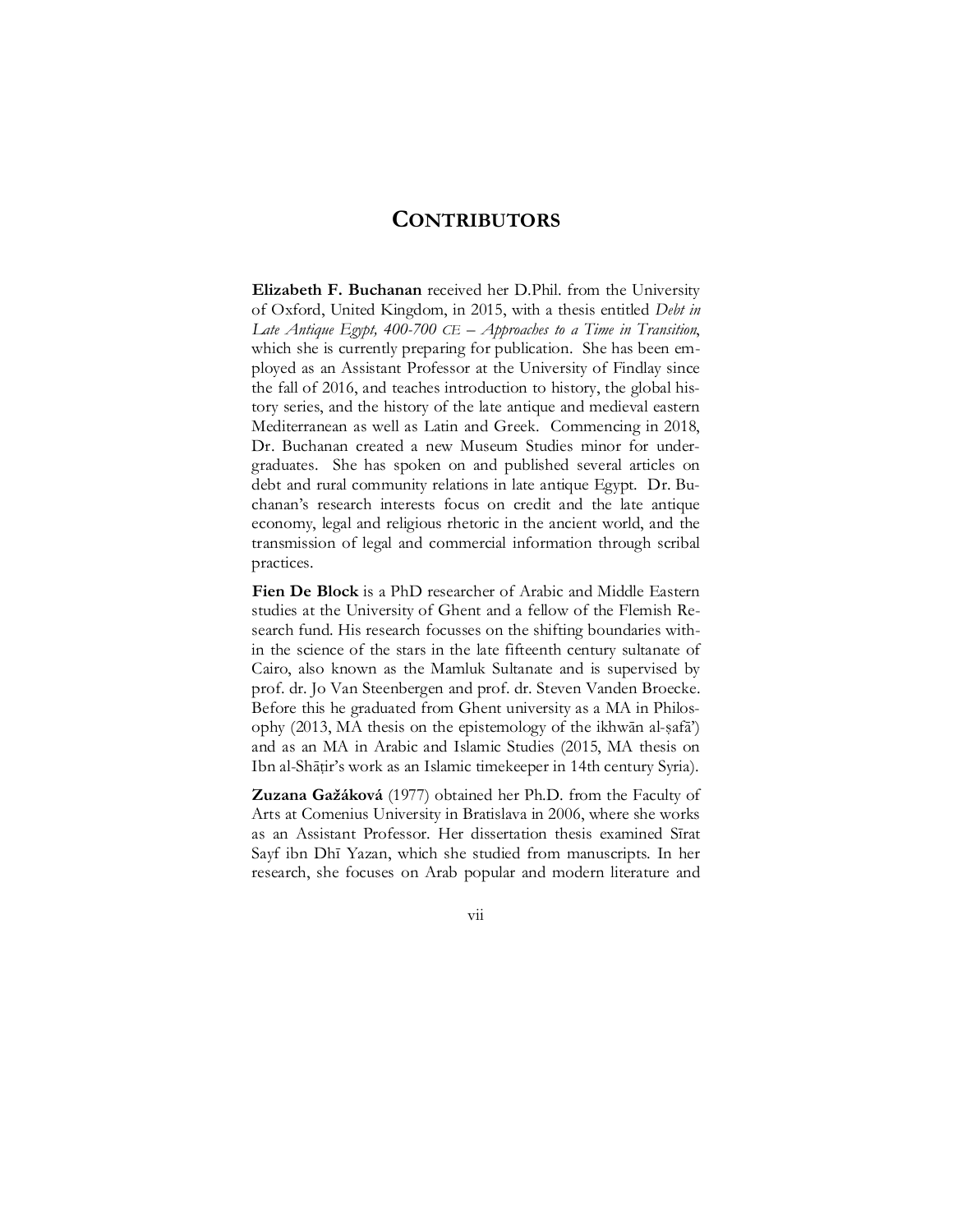translation. She was a Research Fellow at the University of Heidelberg, Department of Semitic Studies, in 2007, and at the University of Vienna, Department of Oriental Studies, in 2014.

**Aslıhan Gürbüzel** is Assistant Professor of Ottoman Studies at the Institute of Islamic Studies at McGill University. Her research focuses on early modern Ottoman Sufism with an emphasis on the role of Sufi orders in intellectual and cultural production. Her forthcoming book, based on her dissertation, explores notions of changing notions of political participation in early modern Sufi literature. She has also written about the role of Sufi networks, particularly the Mawlawī order, in providing non-*madrasa* education to a broad sector of urban populations, and in producing and circulating essential literature in subjects varying from rhetoric to medicine.

**Aryeh Krawczyk** has an MA in the Study of Religions at the Jagiellonian University of Cracow, Poland, and a Ph.D. in Hebrew Manuscripts at Adam Mickiewicz University of Poznan, Poland. In 2018 he published a book based on his dissertation: "*Sefer ha-Ot*, Book of the Sign – Endophasia, the Inner Speech and Heathoscopy, the Seeing of Oneself in the work of r. Abraham Abulafia (1240-1292)". He is an associate scholar at the Jewish Historical Institute of Warsaw, Poland. As of 2019 he studies at the *Or Jonatan* Rabbinical Kollel in Hamburg, Germany and collaborates with the Maimonidean Centre of Advanced Studies at Hamburg University.

**Elvira Martín-Contreras** is Tenured Research Fellow at the Institute of Languages and Cultures of the Mediterranean and the Near East (ILC-CSIC). She is a specialist in Masora  $-$  i. e. the marginal annotations placed in the medieval Hebrew Biblical manuscripts, and classic rabbinic exegesis. Her research is focused on the textual transmission and the reception of the Hebrew Bible text attested in the rabbinic literature and the marginal annotations. She is author of several monographs and many articles, including *Masora. La transmisión de la Tradición de la Biblia Hebrea* (Navarra 2010). She is coeditor of *The Text of the Hebrew Bible. From the Rabbis to the Masoretes* (Vandenhoeck & Ruprecht 2014).

**Jonathan Loopstra** is Professor and Chair of the History Department at the University of Northwestern-St. Paul. Dr. Loopstra has received a Ph.D from The Catholic University of America in Wash-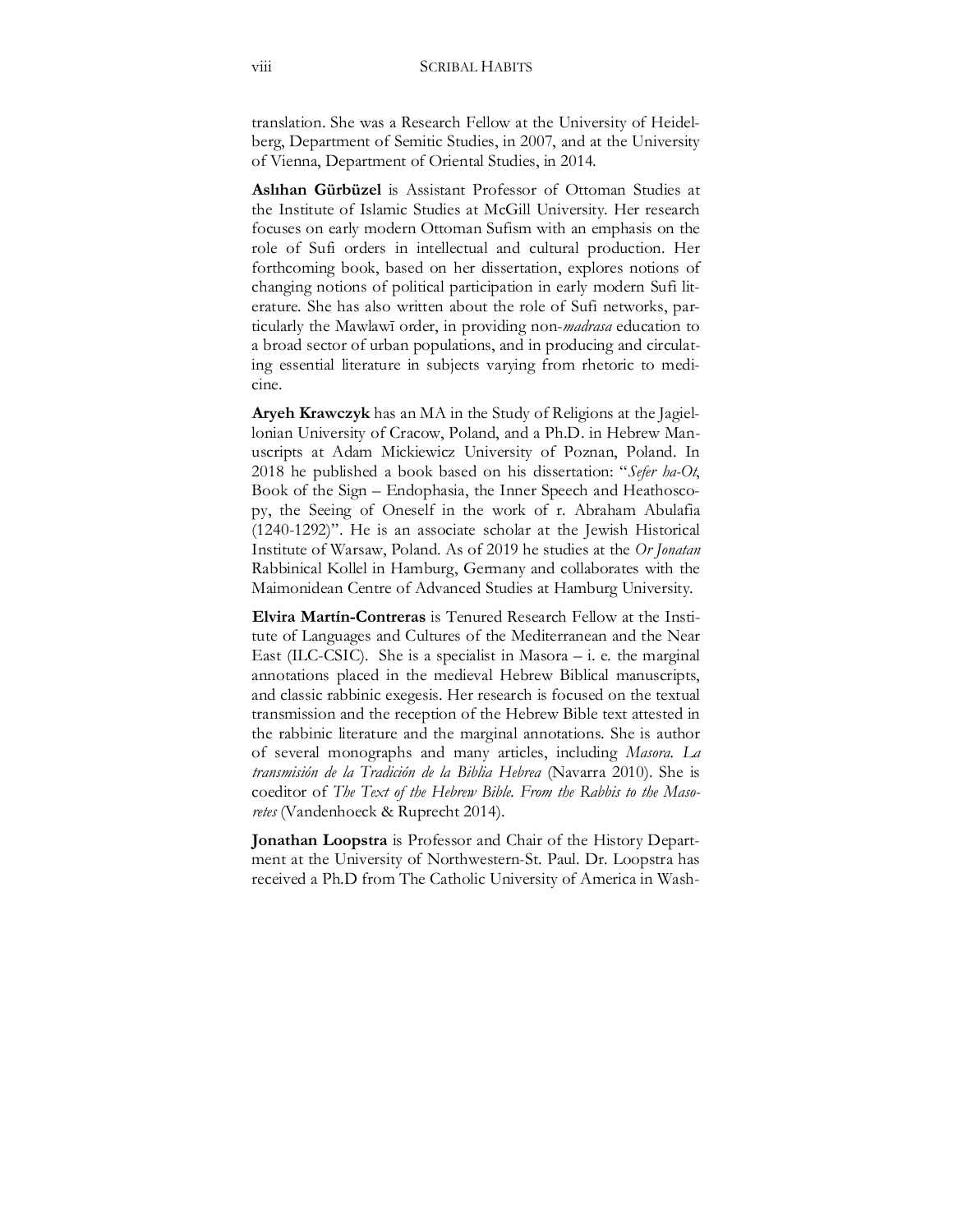#### CONTRIBUTORS ix

ington DC, a Masters of Studies (Mst) from Oxford University, and a MA from Trinity Divinity School. His publications include *Job. According to the Peshitta Version with English Translation* (Gorgias Press, 2017), *An East Syrian Manuscript of the Syriac 'Masora' Dated to 899* CE (Gorgias Press, 2014-15), and *The Patristic 'Masora.' A Study of Patristic Collections in Syriac Handbooks from the Near East*, CSCO 685, syr. 265 (Peeters, 2020).

**Marion Pragt** is a PhD candidate of the FWO Research Foundation Flanders at the Louvain Centre for Eastern and Oriental Christianity, KU Leuven, Belgium. Her dissertation examines how the Song of Songs was interpreted in Syriac commentaries and florilegia and in what ways compilers transmitted and adapted the interpretations of their predecessors. Her research interests include the history of biblical interpretation, Christianity in the late antique and medieval Mediterranean world and the translation and textual transmission of Greek and Syriac literature. She has published on Syriac biblical interpretation and the reception of Gregory of Nyssa's *Homilies on the Song of Songs*.

**T.C. Schmidt** received his PhD from Yale University in 2020 and is currently Visiting Assisting Professor of New Testament and Early Christianity at Fairfield University. His research interests include manuscript studies, eschatological thought, the formation of the New Testament and other issues relevant to the early church and later eastern Christian traditions. Schmidt has published the following volumes: *Cassiodorus, Gregory the Great, and Others: Writings on the Apocalypse*. Fathers of the Church series. Washington DC: CUA Press, 2020/21 (with Francis X. Gumerlock and Mark DelCogliano); *Revelation 1–3 in Christian Arabic Commentary: John's First Vision and the Letters to the Seven Churches*. New York, NY: Fordham University Press, 2019 (with Stephen Davis and Shawqi Talia); *Hippolytus of Rome: Commentary on Daniel and 'Chronicon'.* Piscataway, NJ: Gorgias Press, 2017.

**Szilvia Sövegjártó** (PhD 2017 Jena) is postdoctoral researcher of Assyriology at the Center for the Study of Manuscript Cultures, University of Hamburg specialized in the Sumerian and Akkadian language and literature of the 2nd millennium BCE. Her dissertation project at the Friedrich Schiller University, Jena treated the glosses of Sumerian literary manuscripts of the Old Babylonian period. She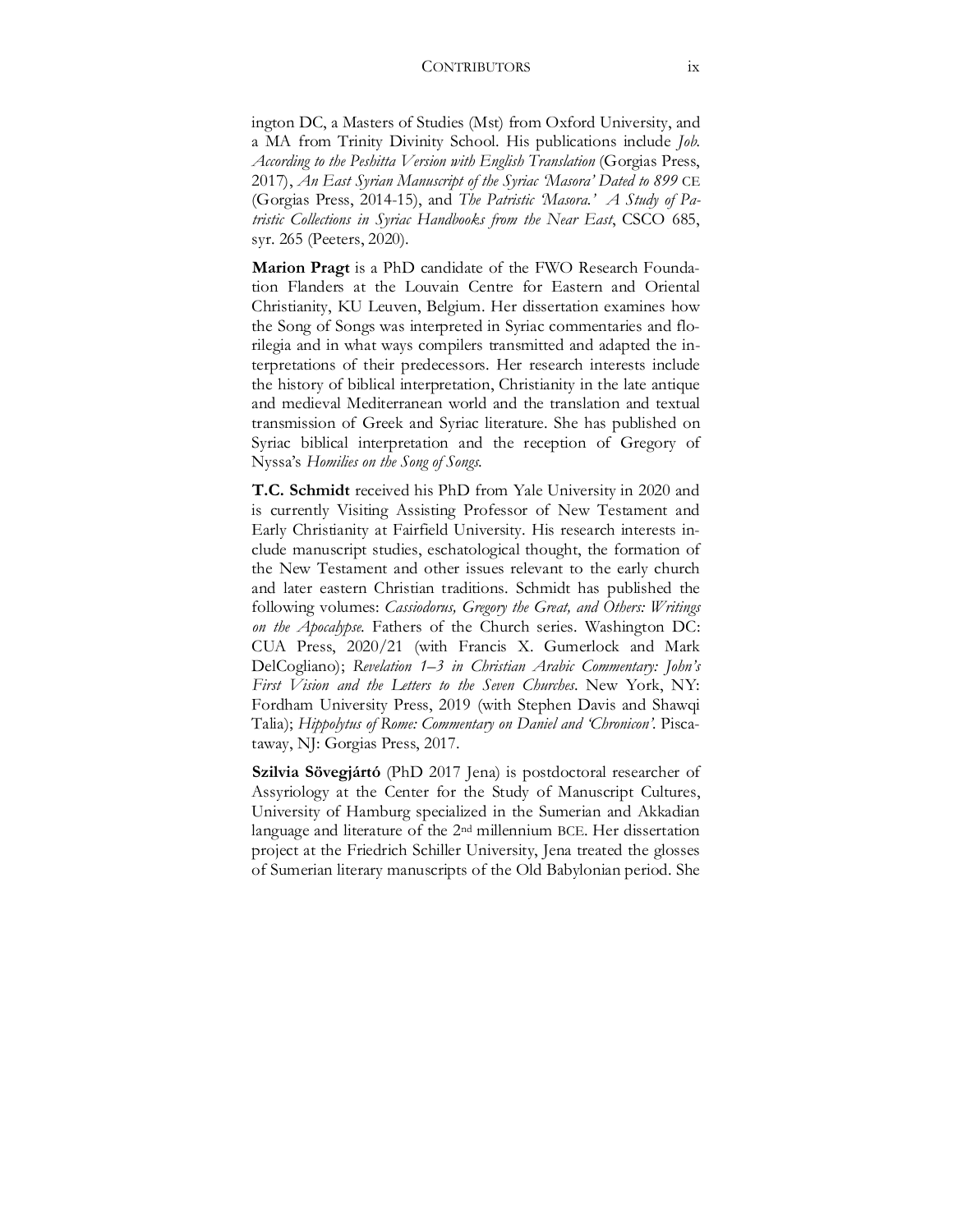worked as a postdoctoral researcher in the project "Forms of presence and tradition of Sumerian royal hymns" lead by Prof. Dr. Kai lämmerhirt at the University of Heidelberg. Her current project focuses on the colophons in literary, lexical and scientific manuscripts of the 3<sup>rd</sup> and 2<sup>nd</sup> millennium BCE.

**Robert Turnbull** studied Astrophysics and Mathematics at Monash University before working in Geodyamics in the Monash Cluster Computing research group. Robert then studied the Master of Divinity at Ridley College in Melbourne where he received the award for the top graduating student of his year. He is completing his PhD studies looking into a family of Arabic manuscripts of the Gospels under the supervision of Alexander Treiger (Dalhousie University) and Michael Bird (Ridley College). He currently works as a Research Data Specialist at Melbourne University.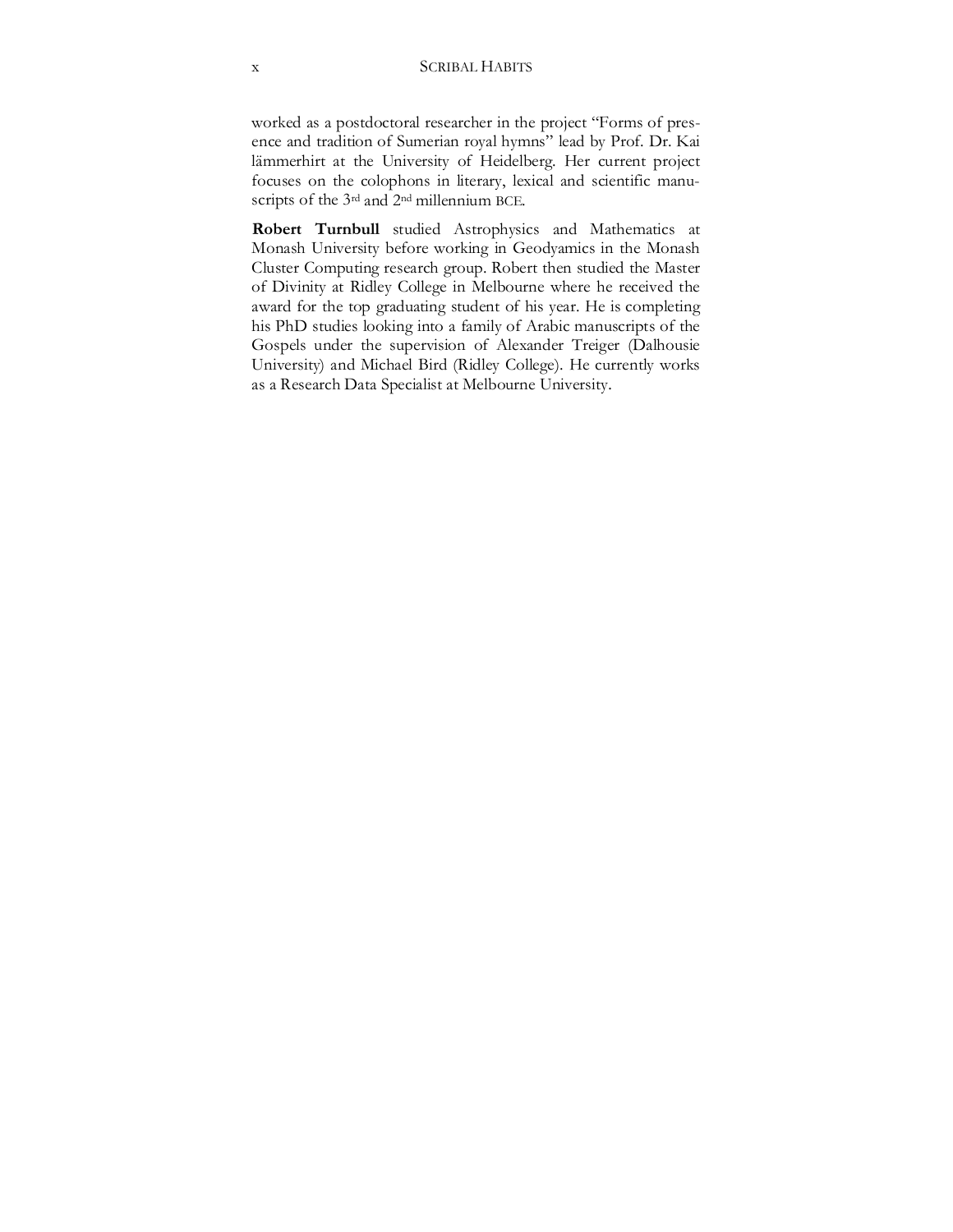## **PREFACE**

Up to the middle of the previous century, philology—in its broadest sense—focused on the literary productions of the ancient world.1 Scholars painstakingly produced critical editions comparing dozens of manuscripts. They analyzed manuscript genealogies and produced theories of transmission history. Most importantly, they concentrated on determining the *original* text with little attention to the actors who actually transmitted these texts in the forms we have received them. Other paratextual elements such as margin glosses, commentaries, or comments resulting from collations with different copies were largely ignored. Scribes were relegated to a secondary position. Users, readers, and owners held a tertiary position. Their only hope of appearing in our stories was to produce an interesting factoid in a colophon or to scribble a date or a name that is of interest. As such, we only heard part of the story.

This is not to say that eighteenth and nineteenth century philology did not recognize the role of the scribe. Johann Jakob Griesbach (1745–1812) is a case in point. His first canon in resolving the synoptic problem of the Gospels defined the maxim *brevior lectio*,

*Brevior lectio*, nisi testium vetustorum et gravium auctoritate penitus destituatur, praeferenda est verbosiori. Librarii enim multo proniores ad addendum fuerunt, quam ad omittendum.

A shorter reading, unless it stands completely without the support of ancient and important witnesses, is to be preferred to a

<sup>1</sup> James Turner, *Philology, The Forgotten Origins of the Modern Humanities* (Princeton, 2014).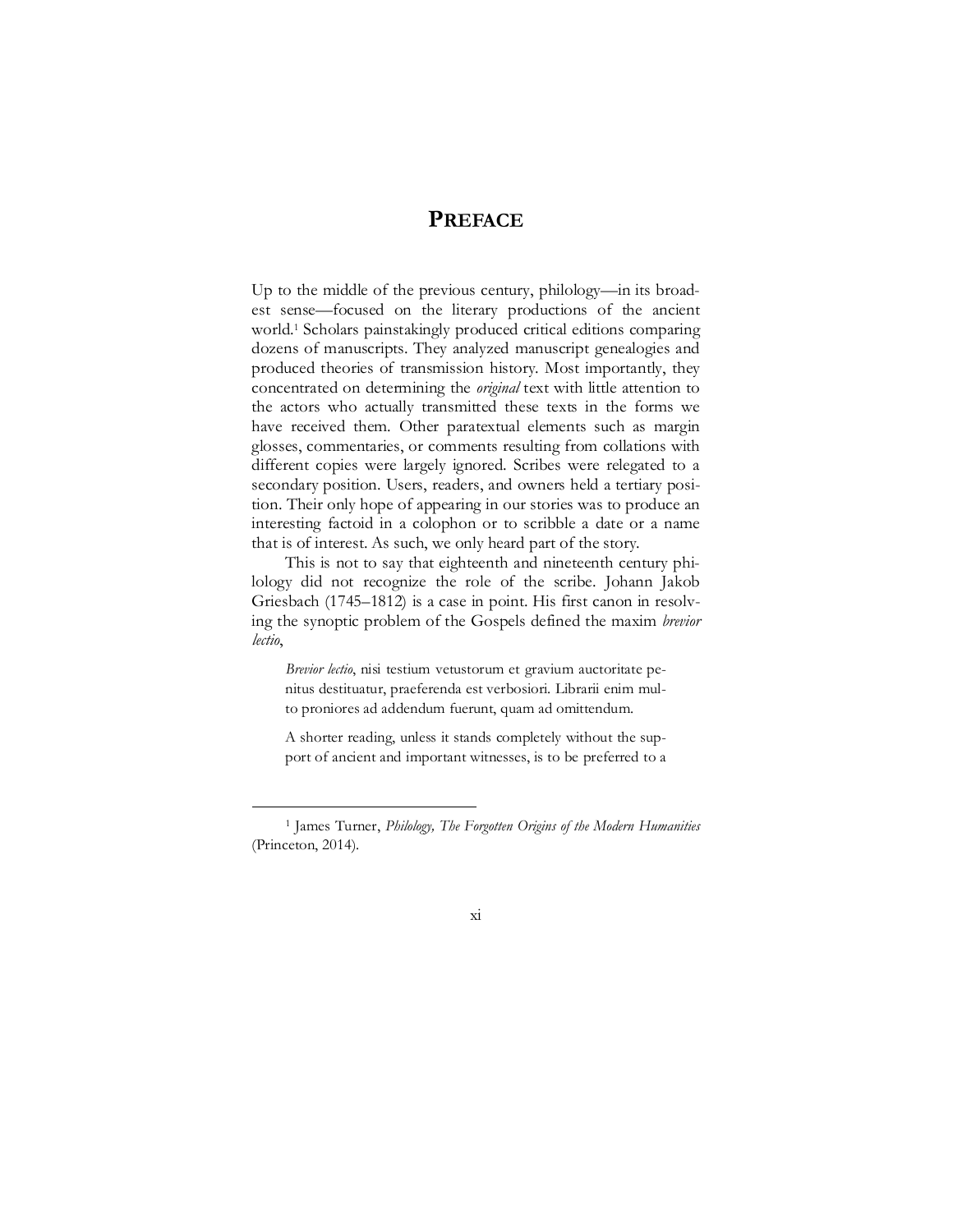more verbose one. *Copyists* [italics ours] were much more inclined to add than to omit.2

Griesbach was not the first to recognize scribes as literary actors. During the seventh century, Jacob of Edessa (640–708) was quite strict with his own scribes,

I prohibit all those who copy the books which I have translated or composed from changing, in their own will, anything, either in the writing or in the dotting.3

But it is not only until the 1960s when we begin to hear of *scribal habits* giving the scribes the spotlight that they deserve. This was advocated first by the New Testament textual critic E. C. Colwell and then followed by J. R. Royse.<sup>4</sup> We began to hear of "scribal behavior" and how that affected text transmission. Is the scribe disciplined or sloppy? Is the scribe concerned with transmitting the meaning of the text or a literal, formal representation of the exemplar at hand? Colwell and Royse laid the foundations of our modern understanding of scribal habits. Yet, they too focused solely on the primary literary element found in the manuscripts, the literary text in question.

During the past few decades, there has been an increased interest in scribal habits. Firstly, the subject is no longer exclusively connected to New Testament textual criticism. But more importantly, scribal habits scholarship began to consider paratextuality. The manuscript—as material culture—and its actors (plural) now stand in the spotlight. The original author of the literary work being transmitted, when we speak of scribal habits, is now relegat-

<sup>2</sup> Translation from P. J. Williams, *Brevior lectio - history of the concept*, post (Nov. 12, 2005) at http://evangelicaltextualcriticism.blogspot.com/ 2005/11/brevior-lectio-history-of-concept.html.

<sup>&</sup>lt;sup>3</sup> Jacob of Edessa, Letter on Orthography  $\infty$ .

<sup>4</sup> E. C. Clowell, "Scribal Habits in Early Papyri: A Study in the Corruption of the Text" in J. P. Hyatt (ed.), *The Bible in Modern Scholarship* (Nashville, 1965; republished in 1969) 370–389; J. R. Royse, "Scribal Habits in the Transmission of New Testament Texts" in W. D. O'Flahherty (ed.), *The Critical Study of Sacred Texts* (Berkeley, 1979) 139–161.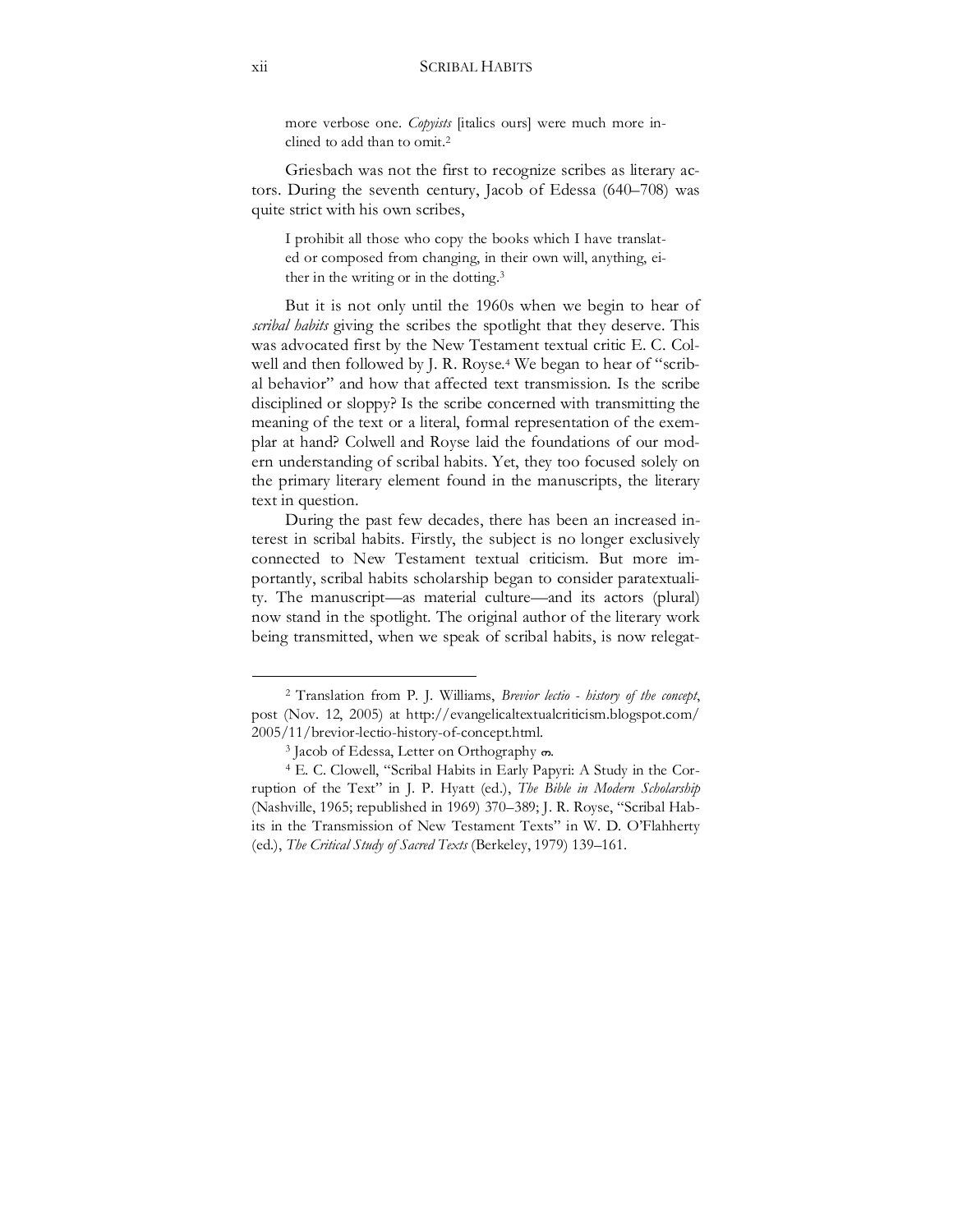#### PREFACE xiii

ed to a tertiary position. This gave rise to New Philology whereby the entirety of the manuscript content formed the scholar's opinion about any text.5

The manuscript, as an object, becomes the stage. Its nonliterary elements—medium (tablet, scroll, papyrus, codex) and constitutive facets (sheets, quires, columns, ink color)—become the set. But how about the actors? The original scribe, the readers who left annotations, the commentators who provided marginal notes and sometimes longer commentaries, and the dotters who disambiguated readings. Then there are the illuminators, binders, and a chain of users, all of whom left traces in colophons and added other paratextual elements. Obviously, the original author wrote the play but it is these actors who performed it. This is how the manuscript became a living document.

It is the play that we aim to bring to the spotlight in this volume. The papers presented here are the result of two workshops held at the Institute of Advanced Study, Princeton, in 2018 and 2019. The first focused on paratextual elements, in other words, everything but the main texts; the second focused on the main texts but from the point of view of our actors, the scribes and the paratext contributors, not the original author. Our aim in both workshops was, in the words of J. R. Royse, to "virtually look over the scribe's shoulder" in order to bring out the full story of the manuscript.

The volume consists of fourteen papers. They span various cultures of the Middle East and demonstrate a cross cultural collective of scribal habits. Linguistically, the current authors cover Arabic, Hebrew, Persian, Syriac, and Turkish—one paper even Sumerian. With regards to the paratextual objects under discussion, they range from macro-elements (chapter headings and chapter divisions) to micro-elements (dotting and diacritical marks) and anything in between (marginalia and supralinear annotations).

<sup>5</sup> For New Philology, see, e.g., *Snapshots of Evolving Traditions: Jewish and Christian Manuscript Culture,Textual Fluidity, and New Philology*. Edited by Liv Ingeborg Lied and Hugo Lundhaug (Texte und Untersuchungen zur Geschichte der altchristlichen Literatur 175. Berlin: De Gryuter, 2017).